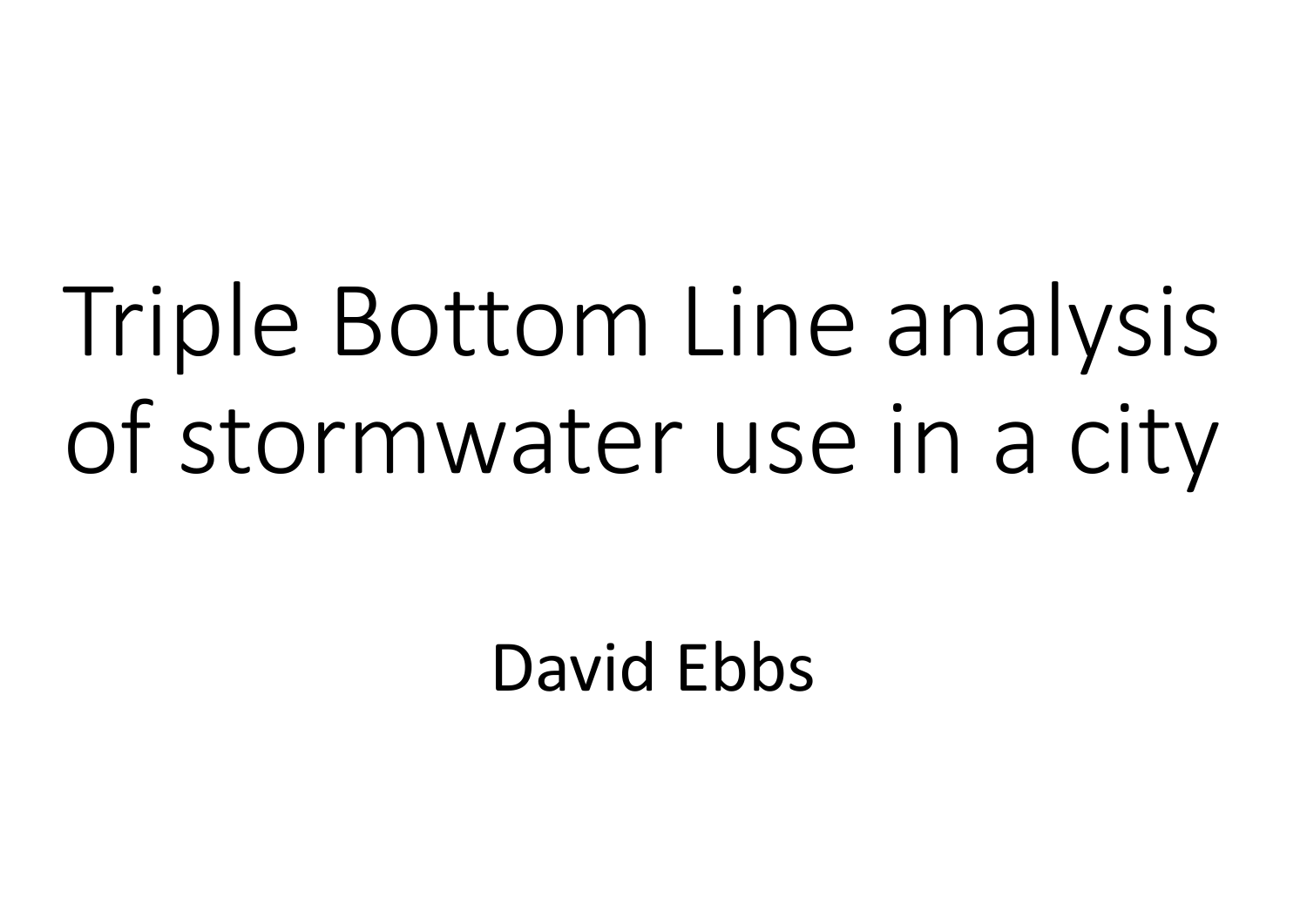# Current state – An open system

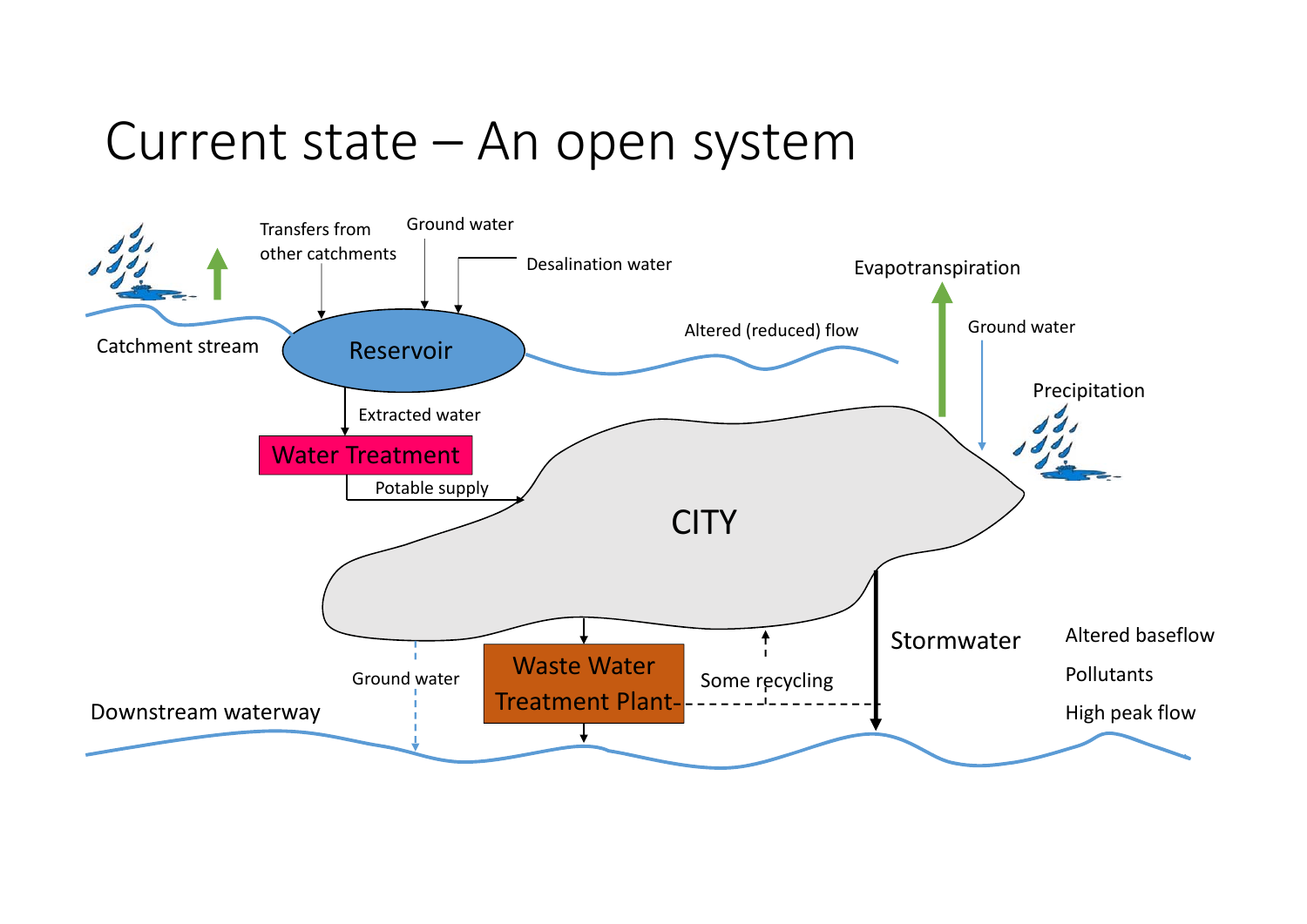### WSUD – Canadian Lakes (Ballarat)







Swale





- •Reduces peak flows
- •Removes pollutants
- •Reduces overall flow
- • Substitutes for potable supply
- $\bullet$ Improves amenity

Implement this widely enough and approach a Water Sensitive City

- •Storage is an issue
- $\bullet$  Decentralised systems have management concerns
- $\bullet$ 3<sup>rd</sup> pipe schemes require dual infrastructure

#### <5% water use is stormwater



Wetland



Sediment pond Bioretention swale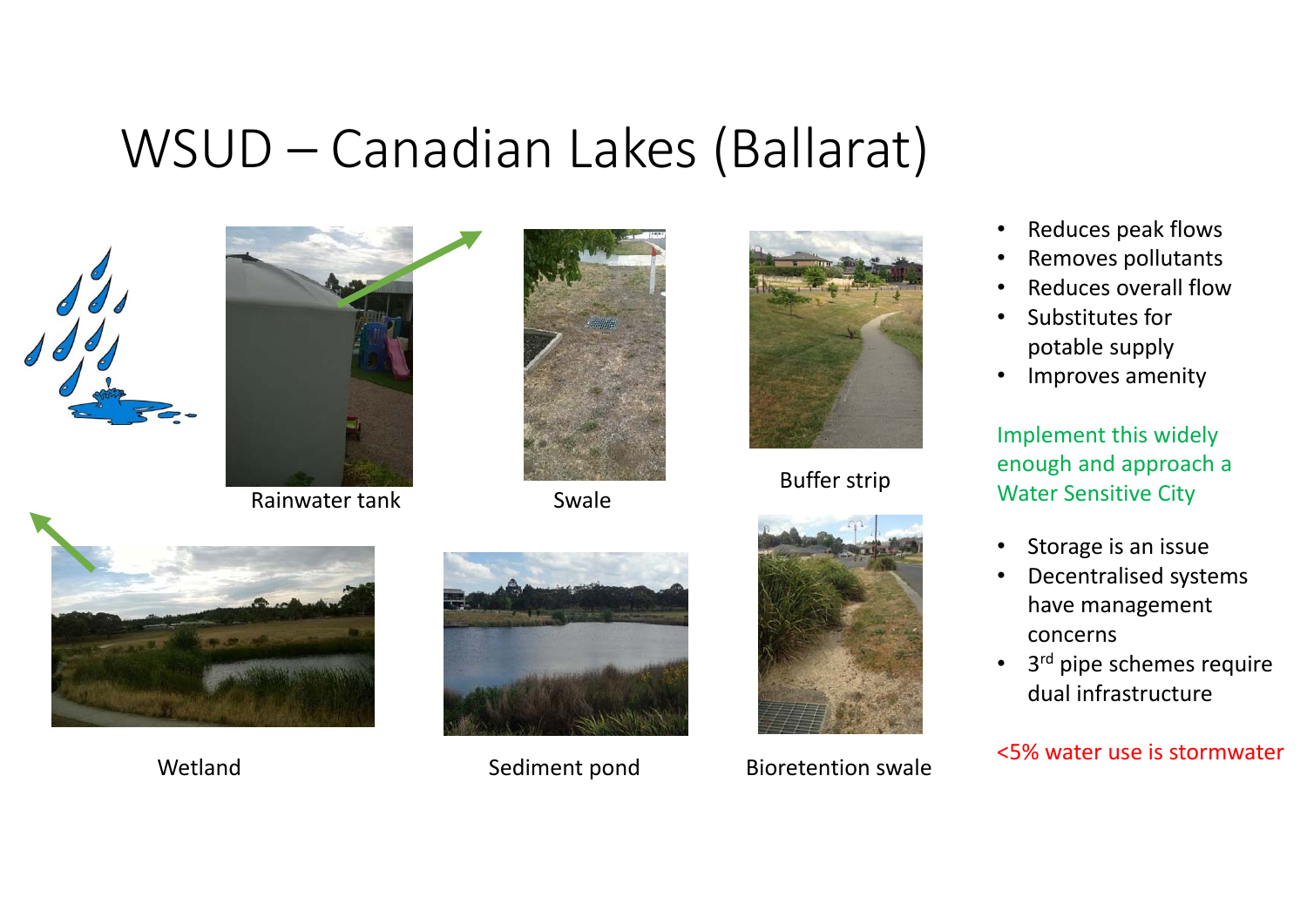# Potential – A closed system